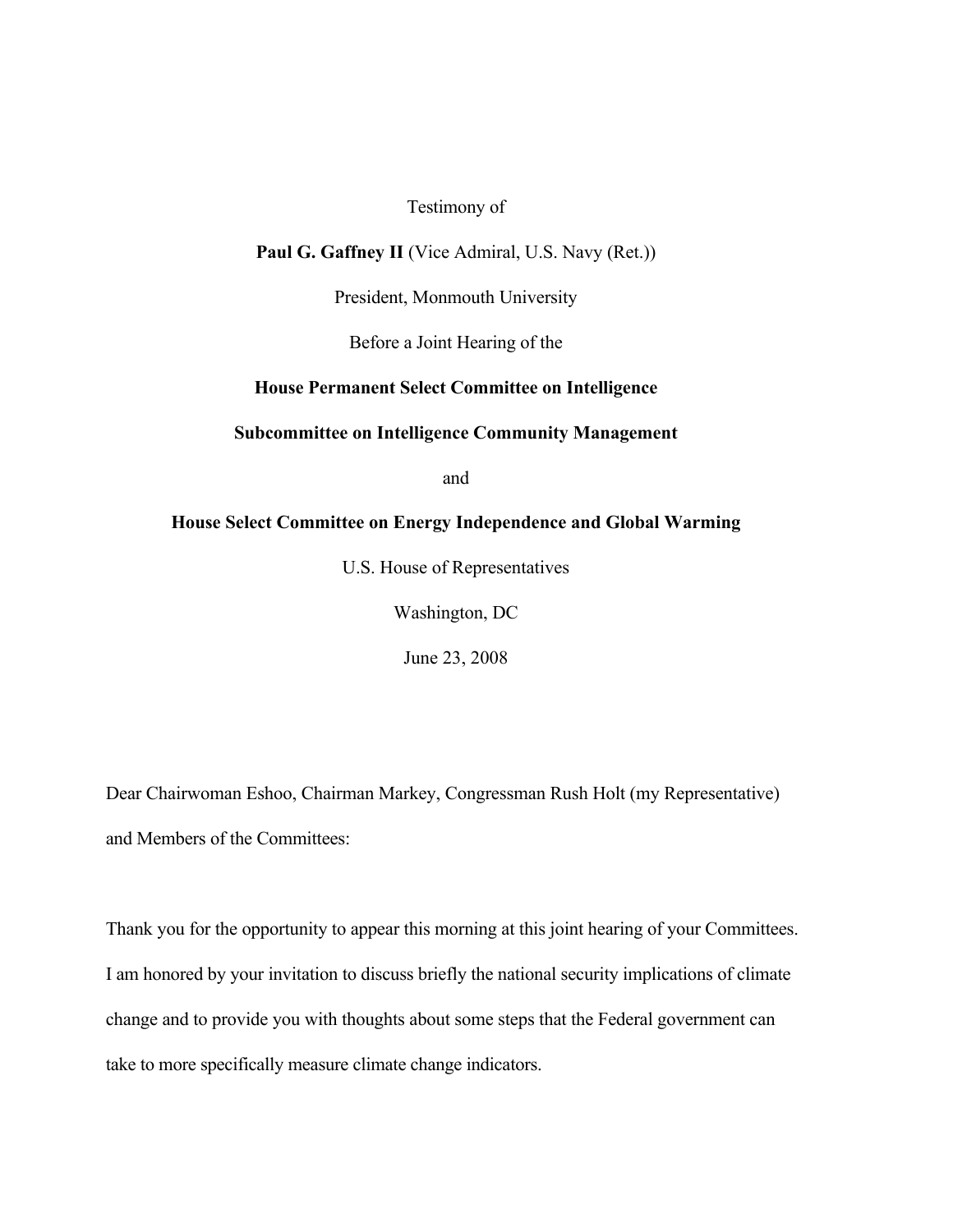In sum, my recommendations to the Committees are two-fold:

1. The Federal government must plan seriously for the potential impact of environmental effects on both the nation's security and the security of regions around the world; and, 2. To help ensure that environmental threats are properly understood, we should use all applicable national investments and technical capabilities to measure, with specificity, when we can, the most critical physical processes of our planet.

These issues are, in my opinion, intertwined and mutually supportive. I have come to these conclusions as a result of related work in positions which I have held since 1991: Commander of the Naval Research Laboratory; Commander of the Naval Meteorology and Oceanography Command; Chief of Naval Research; Member of *MEDEA* (a group of government and cleared U.S. civil scientists, sponsored by the government, that focused on earth measurements using all sources of information) and its U.S. Environmental Task Force (ETF) and its related Environmental Working Group (EWG) within the "Gore-Chernomyrdin Program;" Member of the Military Advisory Board of the 2007 CNA Study "National Security and the Threat of Climate Change" (hereinafter the "2007 CNA Report"); President of the National Defense University; Commissioner during the full term of the U.S. Ocean Policy Commission; Member of the Joint Ocean Commissions Initiative; and presently as Vice Chair of the statutory Ocean Research / Resources Advisory Panel (ORRAP) and President of Monmouth University.

The need to focus the proper attention on environmental threats and studying the Earth's critical physical processes has only become more urgent by the climate change discussion. To explain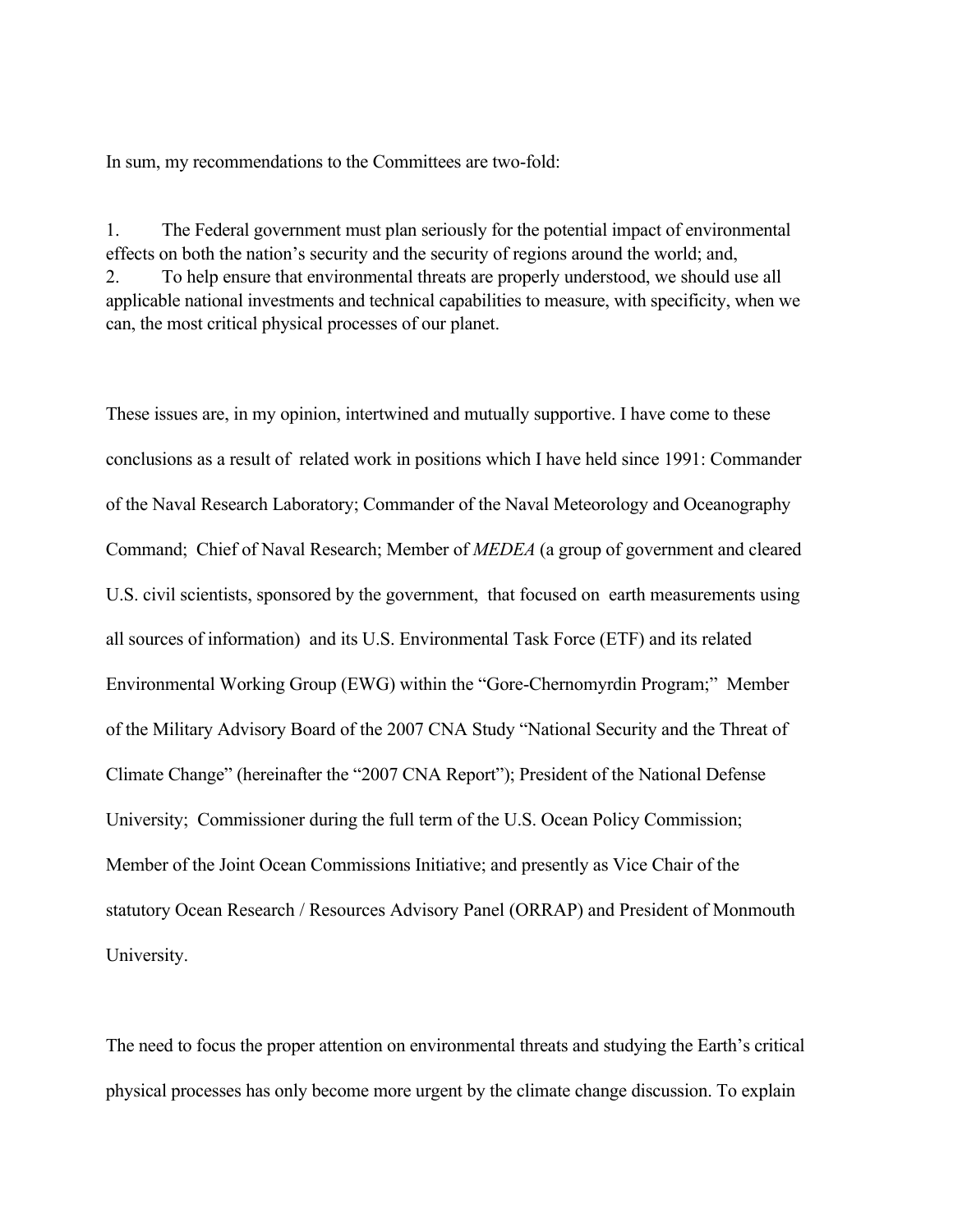the reasoning behind my recommendations, I would like to discuss briefly the findings of the 2007 CNA Report and, then, opine on the power of leveraging Defense and Intelligence data to both better measure the progress (or even the non-progress) of global climate change and inform climate change policy.

I was a member of the Military Advisory Board (a group of eleven retired three- and four-star generals and admirals from each of the military branches) that sat with CNA as it developed its Report on the national security implications of climate change. I support the Report's discussion, findings and recommendations and present my own narrow view of one aspect of the Rreport as recorded on the Report's  $23<sup>rd</sup>$  page. Further, I applaud CNA for its timely attention to this, heretofore, largely unaddressed aspect of climate change. Chairwoman/ Chairman: I would like to present the 2007 CNA Report for the record, along with my testimony.

The Report, like the new NIA on security and climate change, does not judge whether climate change is occurring, whether mankind is responsible for it or whether humans can turn it around. Rather, it points to the international and regional security consequences of climate change if the disturbing environmental signals measured in recent years continue unabated.

The CNA Report likens the threat of climate change to that of the strategic threats we endured during the Cold War, that is: while the probability of disastrous climate change cannot be determined with certainty, the effects of climate change (if current trends continue) on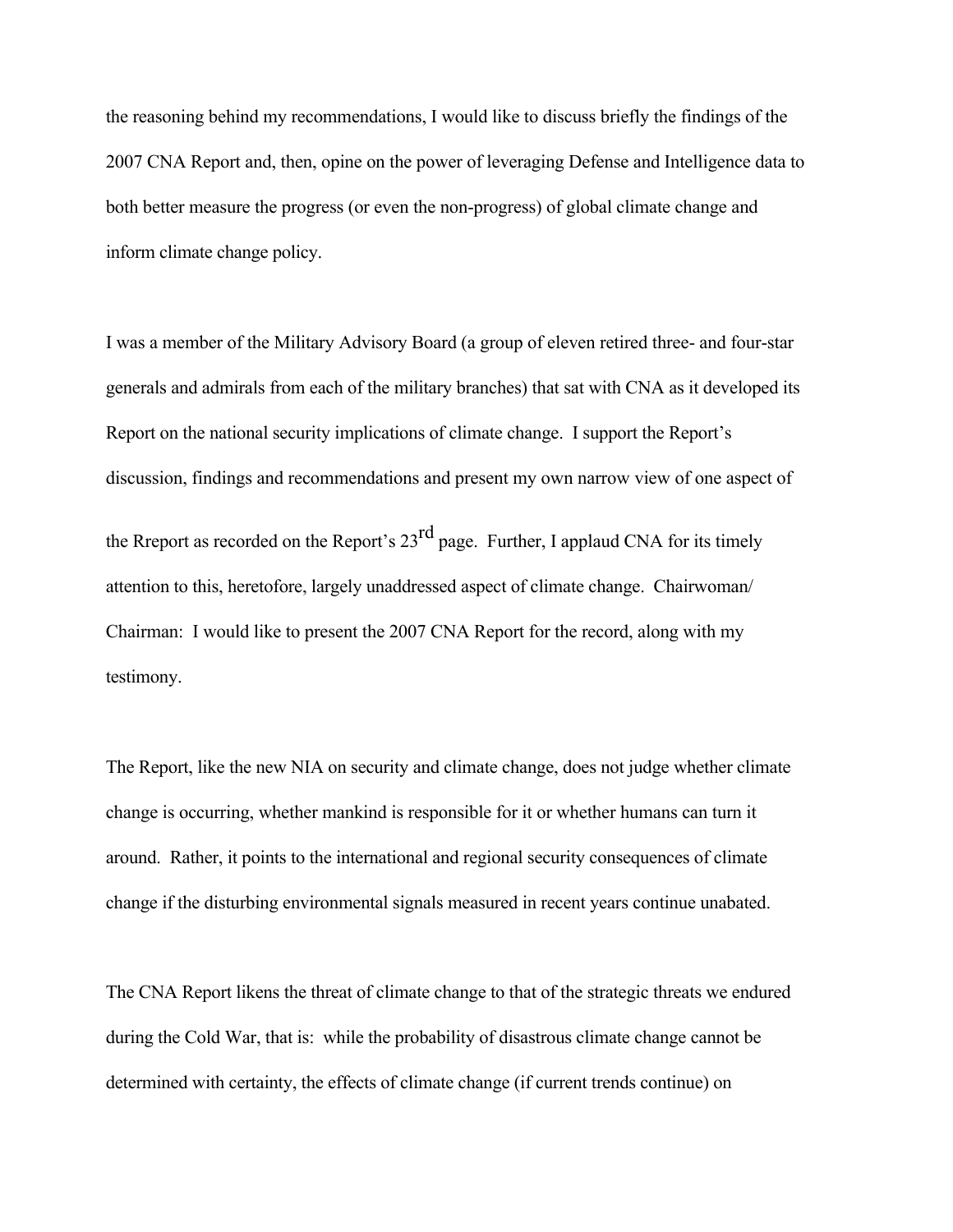international security are so great that one must prepare to deal with severe security consequences. First principle: whether one believes climate change will happen or not, the effects if it does happen are dangerous enough that security forces must plan for it.

Within the Report, we cite water and water-related issues (such as: drought, famine, flooding and disease and resultant migration of rather desperate peoples) as major threats to regional security, globally.

The CNA Report finds that the least developed nations of the world are most likely to be affected by climate change phenomena and are least likely to be able to cope with them.

In the Report we call for deliberate planning by U.S. security organizations including the Defense, Intelligence and diplomatic communities. I personally think it is most useful if the climate science community, both from inside government and outside, can be as specific as possible about regional effects. Global climate change may prove to show an overall average warming of global air and sea temperatures, but global climate change is far from average. In some regions it can be warmer, others much colder (especially if an abrupt climate change scenario occurs in the North Atlantic). Some areas could witness more rain or sea level rise; both imply flooding. In still other areas, we could see drought and inevitable famine.

I think the CNA Report correctly frames a fundamental security construct for our future: adverse environmental conditions created by climate change, if unabated, will affect the least developed nations first, and whether it is too much water or too little, the intermediate results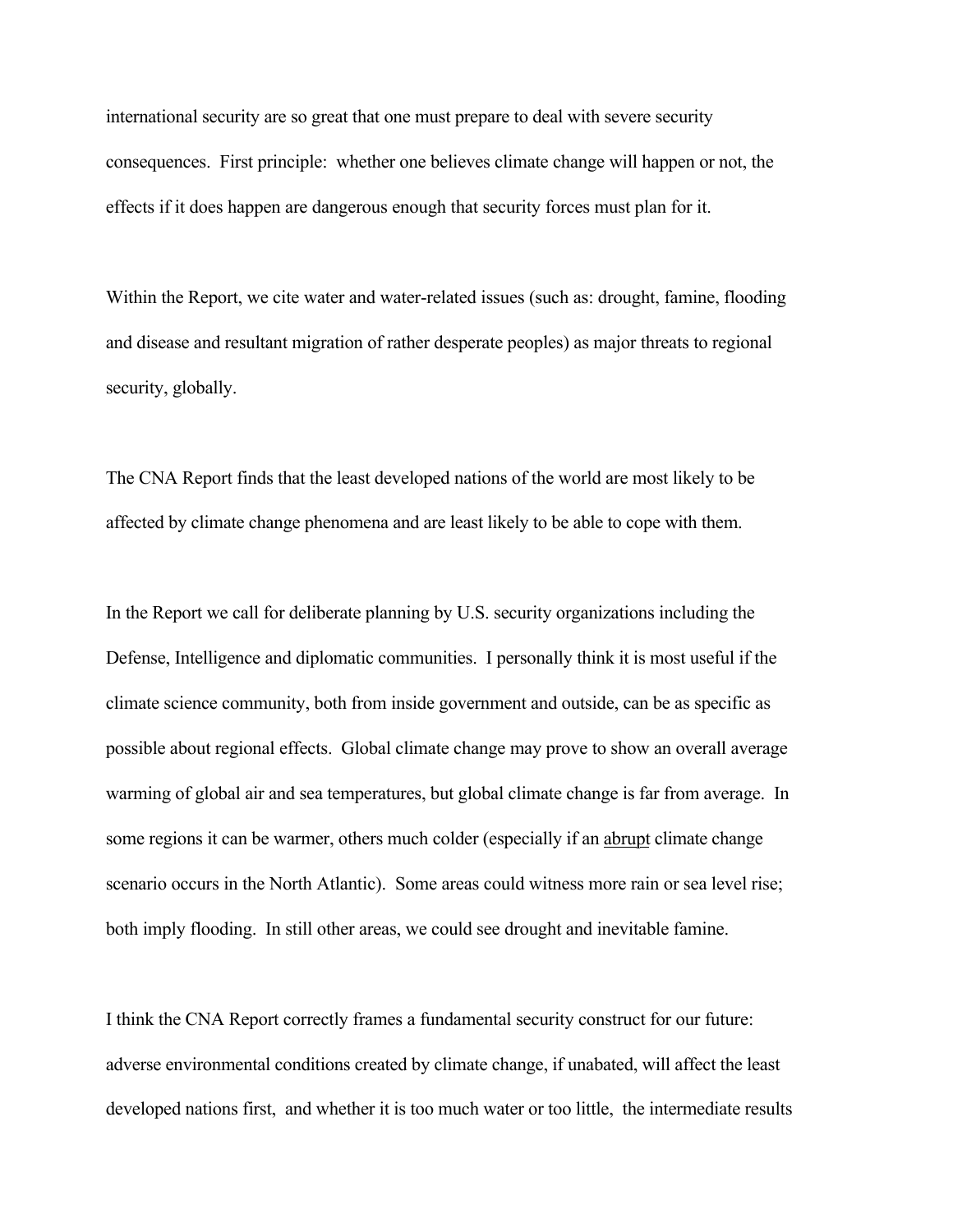will be trans-national migrations of desperate peoples who are trying to survive which will lead, finally, to regional strife.

The question is: where will the effects of climate change be seen and what will those changes be so that U.S. security leaders can deliberately include expected effects in their regional plans? Second principle: Understand more specifically, through better measurements, what is going on with climate change especially in key natural environments (such as: the Arctic, desert fringe environments, low lying coastal areas, historical breadbasket regions and glaciers) and geopolitically sensitive areas (such as: the Subcontinent, sub-Saharan Africa, Middle East and China).

I have recently heard that the National Academies organization, with the personal leadership of its President, Dr. Ralph Cicerone, is working to establish indices and metrics to inform future long term requirements for measurements of change on our planet.

As I mentioned earlier, the U.S. security community, specifically, needs to understand where climate change effects have the highest potential to affect regional security. The nation, generally, needs to understand if climate change is progressing. And, if the nation takes any policy steps to stem perceived climate change, it needs to know whether those steps (policy, lifestyle or investment changes) are having any impact.

To this end I remain confident that the Defense and Intelligence communities can and should be leveraged by the U.S. civil climate science community to better understand perceived climate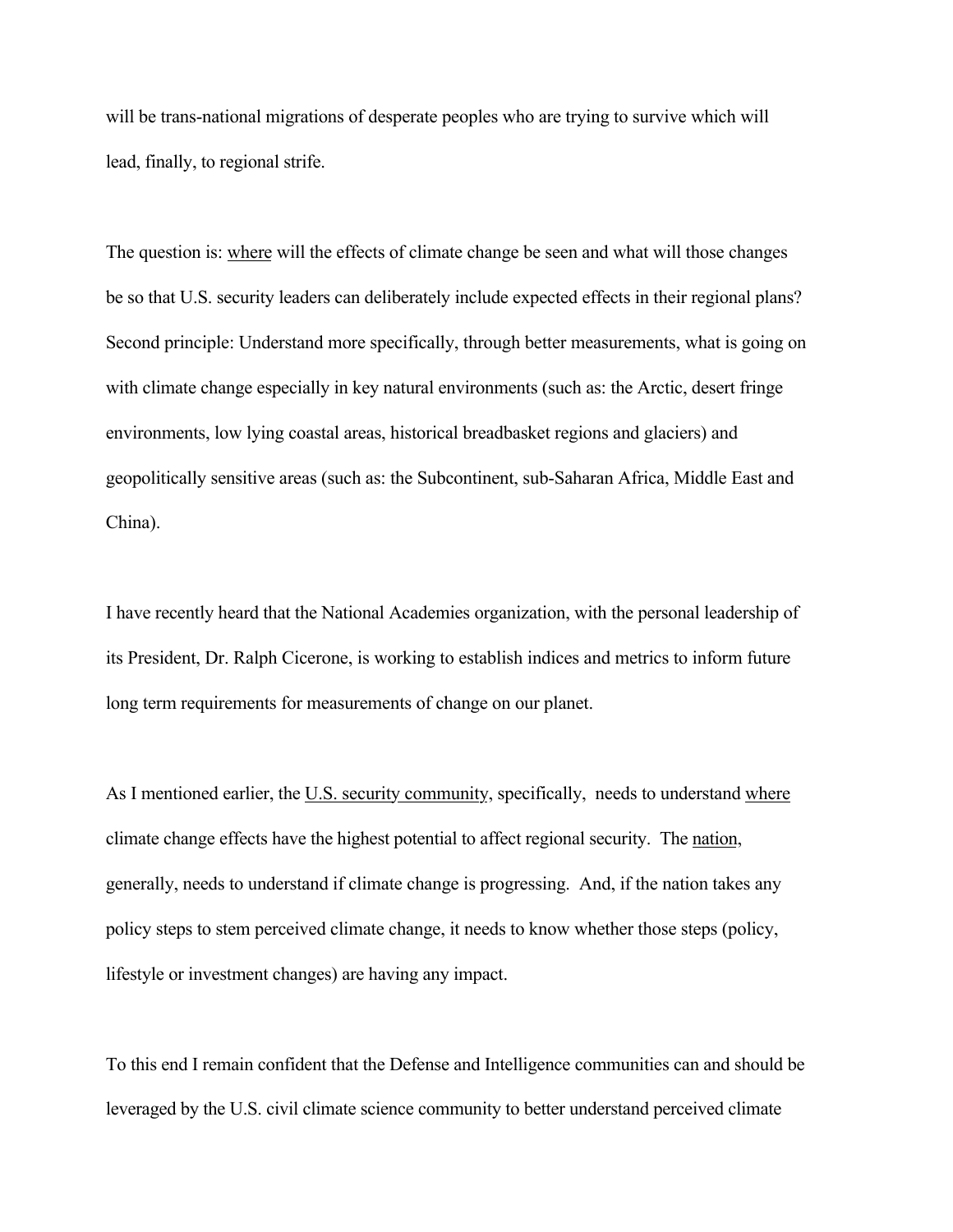change signals.

I have seen the value of leveraging the talent, sensor/analysis/computational capabilities, global presence, and data collected (or to be collected) and archived by these government agencies. I saw it during the period 1991- 2000 while *MEDEA* and its related groups were in action. Two general benefits derive for such undertakings:

1 previously un-released data and information from national security systems may help civil scientists get a fuller or clearer picture of what is going on in nature, and 2 government scientists and decision makers from the security community may get a better insight into their own mission-related challenges by conferring with top civil scientists who have received security clearances.

The following is a sample list of techniques that could be (have been) used in civil-government

collaborations that are designed to cross security boundaries:

Data can be simply released if deemed no longer classified; it may never have been classified or outlived its classification and just never been released.

‐ Raw data can be declassified, after very deliberate review following carefully structured processes.

Useful unclassified information can be derived from classified, un-releasable data.

Defense and Intelligence scientists can confer continually with appropriately (and rigorously) cleared civil climate scientists so both sides can benefit.

‐ Future space, ship, submarine, aircraft and *in situ* sensor collections can consider both mission-agency and environmental needs in system design, operational employment decisions and data distribution.

‐ "Fiducial sites" (i.e., geographic sites predetermined as scientifically important to observe) can be set up at which measurements from every possible civil, commercial and classified sensor can be made, repeatedly, over long time periods --- allowing climate change to be actually measured, not just estimated. An example is recently released sea ice imagery from the Arctic.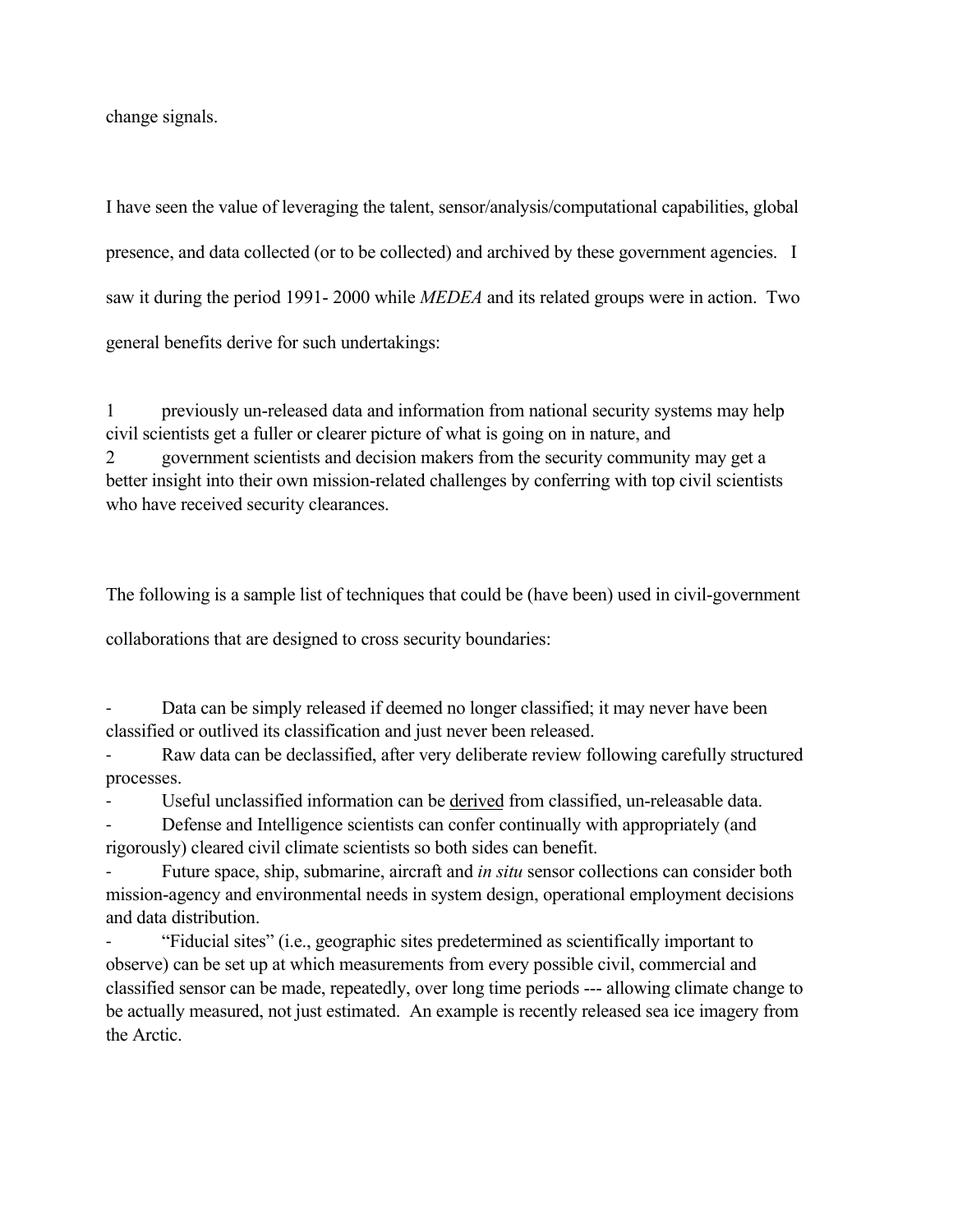Certainly, the deliberate acts of releasing data or deriving unclassified products from unreleasable data sets will require additional security processing and actual environmental analysis work, but such costs will be considerably less than replicating data collection missions, perhaps too late.

This cost-benefit point is more important when one considers the stakes involved in either underestimating the effects of or over-reacting to global climate change or their securityjeopardizing regional effects. I would make the same comment about costs to appropriately clear and keep updated a few dozen of the nation's top climate scientists who would work with government scientists with all data and all talent available to both.

If national security leaders are to make actionable regional security plans that consider climate change, then they need to know, with a higher degree of specificity, the probable climate change effects for their respective regions/theaters. In those troubled parts of the world about which we worry most, indigenous populations and governments are not prepared (or not willing) to collect sophisticated, long-time-series data necessary for measuring climate change speed, magnitude or direction. We may get more precise data, incidental to other missionrelated collection efforts, in the regions where it has been least collectable by "open source" means, if we leverage existing and planned Defense and Intelligence assets more fully.

Yes, the successes of *MEDEA* are about a decade old and many new sensor systems have come into being in the civil and commercial world. I have recently seen a comprehensive unclassified review of "open source collectors" that can help us monitor the environment. Yes,